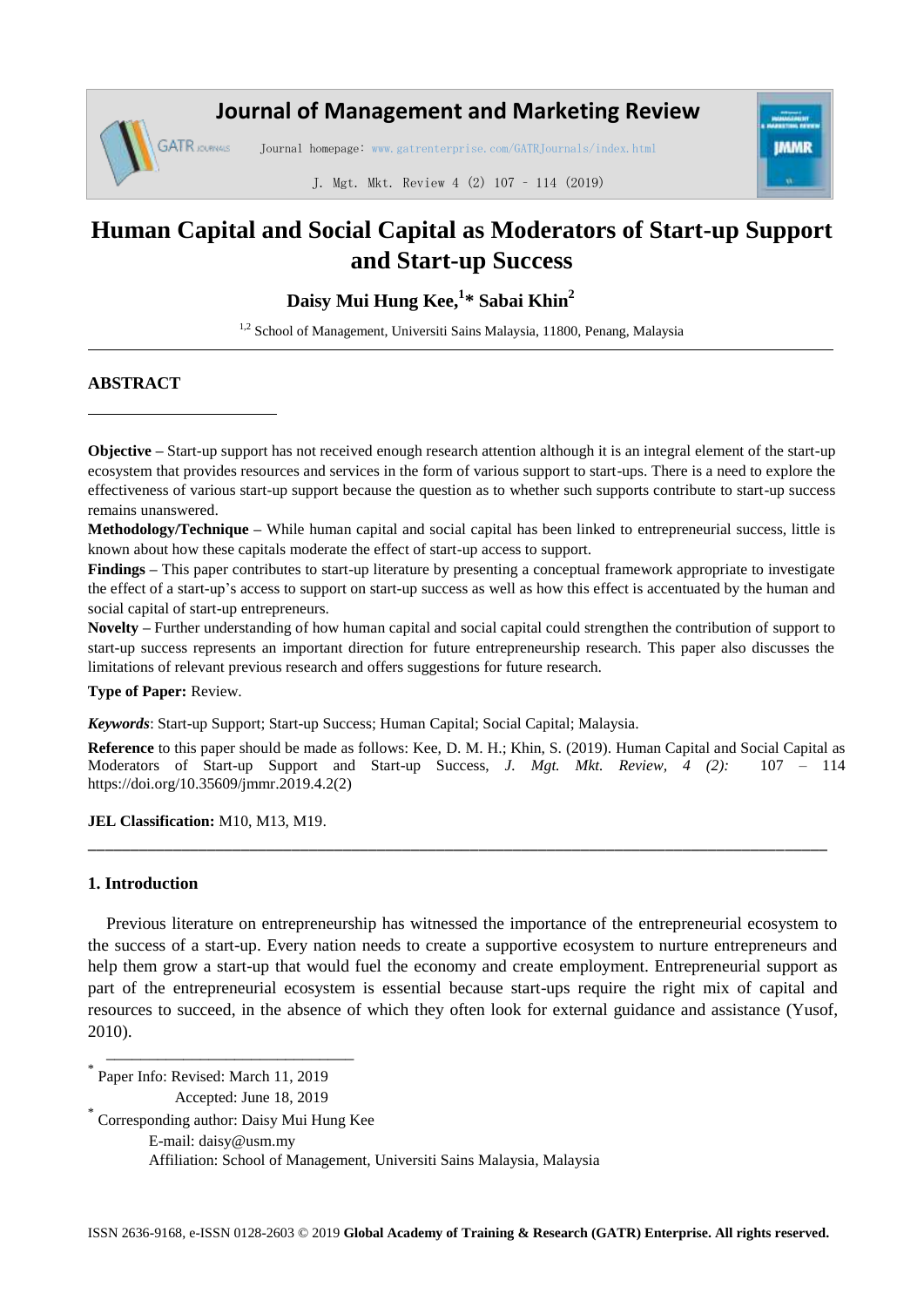Isenberg (2011) has identified six domains within the entrepreneurial ecosystem: a conducive culture, enabling policies and leadership, availability of appropriate finance, quality human capital, venture friendly markets for products, and a range of institutional supports. Among these six domains, institutional support has not received deserving attention from academic researchers. In entrepreneurship literature, entrepreneurial support could be found as institutional support that would enable young entrepreneurs to develop their business ventures by endowing them with the resources necessary for a successful venture. Support takes many forms such as mentoring programs, incubation facilities, research support for products or technology, and financial support such as funding, loans, venture capitals and so on. Many government or private institutions provide support to start-ups by providing finance-related support, advice in the form of coaching, mentoring, and training, professional assistance, acceleration programs and sharing sessions by successful entrepreneurs. Yusof (2014) suggests that an evaluation of the impact of assistance/support programs is an important contribution to the practice of, and research on, entrepreneurship policy.

Based on the collective findings in the context of 10 countries, Henry and Treanor (2013) point out that current support for new venture creation continues to be under-utilized, under-evaluated and not entirely aligned to the needs of aspiring and existing new ventures and calls for academics to be involved in objectively evaluating the effectiveness of existing initiatives. Hence, this paper heeds that call by providing on understanding of the contribution of start-up support initiatives to start-up success.

Although a significant body of research has been conducted to understand the factors contributing to the success of new ventures, the role of entrepreneurial support in start-up success is yet to receive deserving attention in the research arena of a new venture or start-up success. One of the reasons for this is that entrepreneurial ecosystems have gained increased focus by authorities of many countries around the world in recent times. Many countries have begun to establish institutions or agencies to support start-ups that are believed to boost the economy. Along with increased attention to nascent entrepreneurs and start-ups, the availability of funding, improved infrastructure and start-up ecosystems, the development of start-ups has become easier in many countries.

However, start-up entrepreneurs face many challenges in developing successful ventures despite the availability of support and better ecosystems. Some of them find that it is not easy to access to support or fail to get support due to limited resources in some countries. They face key challenges and obstacles such as lack of awareness in terms of resources, lack of information in terms of business opportunities, inadequate networking, and absence of business support (Aggarwal, 2012; Kee, Effendi, Talib & Rani, 2011). Ng and Kee (2017) state that most SMEs often struggle to keep on top of new development and encounter problems in their operation to the point that governments are required to intervene in SME development by providing infrastructure and financial grants. Kee et. al. (2011) found that most SMEs rely on private sponsors or selffunding to obtain financial support, penetrate new markets and search for customers as they did not receive the full range of assistance due to the complicated procedure of finance applications.

In some cases, support in terms of training or advisory services does not seem to be effective or mismatched with the needs of its users. There are still many other reasons for not making the most of available support, and the contribution of accessible support to the performance of start-ups is still underexplored. This prompts the research question: "To what extent does start-up support contribute to startup success?" It is essential to understand the real impact of supporting institutions because authorities need to ensure that all start-up entrepreneurs have equal access to, and make the best use of, available support and resources so as not to waste the effort of building up the supportive start-up ecosystem. Therefore, this study presents a conceptual framework which to ascertain the effect of start-up support on start-up success.

In addition to the contribution of start-up support to success, little is known about whether this contribution is subject to other factors such as human capital and social capital of start-up entrepreneurs. From both a management and policy perspective, it is necessary to study human capital, as this is a crucial factor in the relationship between individual capabilities and new venture outcomes (Cleyn, Braet &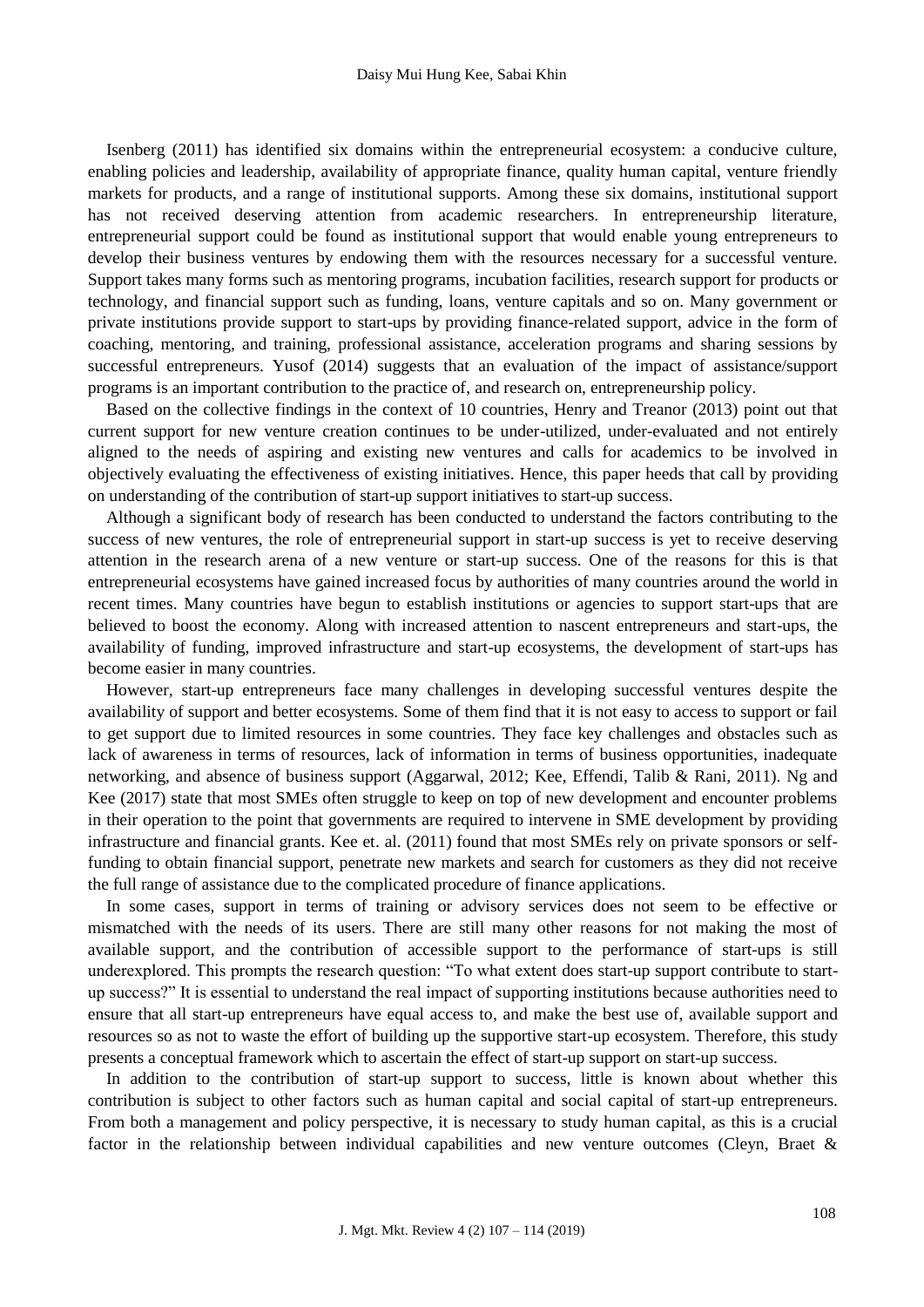Klofsten, 2015). Due to the lack of available research on human capital and social capital in the context of support and start-up success, it is still questionable whether human capital and social capital could strengthen the contribution of support on start-up success. This paves the way for the second research question in this paper - "Does the effect of start-up support and start-up success depend on start-up entrepreneurs' human and social capital?"

Unger, Rauch, Frese, and Rosenbusch (2011) suggest that human capital increases an owners' capabilities of discovering and exploiting business opportunities and helps them acquire other resources such as financial and physical capital, whilst assisting in the accumulation of new knowledge and skills. It is possible that the entrepreneur's human capital, such as their skills, knowledge, and experience, enable them to make the best use of available support. For example, an entrepreneur with prior experience in commercializing similar products that he is venturing into may have a better idea of what kind of support they need to develop the product and how to go about it. Moreover, if the entrepreneur has education and knowledge to develop that product, it is easier for him to obtain assistance from, or collaborate with, relevant research institutions that assist with product development and commercialization. Those relevant skills would also enable them to make the best use of available resources and support in developing their business. Therefore, it is important to examine the moderating effect of human capital on the relationship between start-up support and start-up success to understand whether human capital could accentuate the effect of start-up support on start-up success.

Apart from entrepreneurs' human capital, entrepreneurs' social capital, which is the network of relationship with friends, family, other entrepreneurs and stakeholders is also essential for their success as it provides the relationships through which an entrepreneur receives opportunities for business support and resources such as information, advice, and even financial help. To date, the research interest in social capital is growing, and most of the studies in entrepreneurship conclude that social capital is related to success (e.g., Stam et. al., 2014; Ding & Abetti, 2003). However, there is some inconsistency in the research findings with respect to which dimensions of social capital are relevant and whether they directly or indirectly impact success. Moreover, most previous studies have tested the direct relationship of social capital and human capital with venture success, leaving a gap in the literature to examine its indirect effect on success, particularly in the context of start-up firms. Therefore, there is a critical need to investigate the indirect effect of human and social capital on start-up success, such as the moderating effect, to understand whether human capital and social capital could enhance the contribution of supporting services to start-up success.

The main objective of this paper is to advance a new conceptual framework that is appropriate for future researchers to investigate the effect of entrepreneurs' access to start-up support on their success, and the moderating effect of human capital and social capital on the relationship between start-up support and startup success. Theoretically, this study contributes to the literature by proposing a conceptual framework that could potentially contribute to the development of a new research agenda geared towards assessing the contribution of start-up support through the lens of the human and social capital factors of entrepreneurs. Practically, this study contributes to start-up entrepreneurs by highlighting the need to gain access to start-up support and to take account of their human and social capitals in an endeavor to develop a successful start-up. In addition, the proposed framework may draw the attention of policy makers and authorities to the start-up ecosystem towards developing human and social capital of young entrepreneurs while implementing initiatives for supporting and nurturing start-ups.

## **2. Literature Review**

#### **2.1 Start-up Support and Start-up Success**

Research considering start-up support and its impact on start-up success is in its infancy. There is still a need for more research that recognizes the importance of entrepreneurial support to new venture success. To date, a few studies were found to have investigated the impact of start-up supports in relation to venture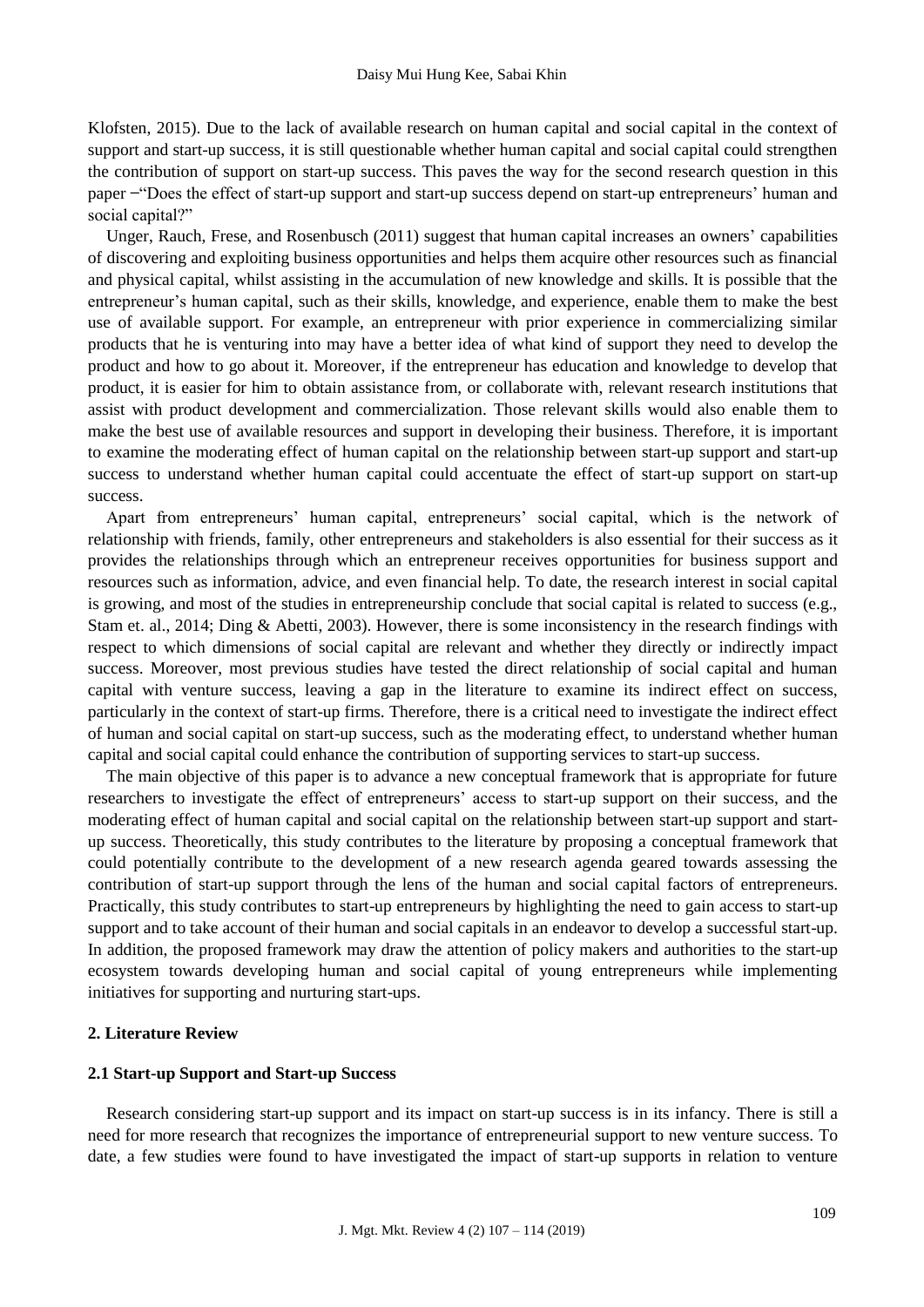success (e.g. Yusuf, 2014; Deakins et. al, 1998; Delanoe, 2013; Brüderl & Preisendörfer, 1998), while some studies have examined the impact of effectiveness of entrepreneurial assistance programs (e.g. Chrisman et. al., 2005; Chrisman & McMullan, 2000; Nahavandi & Chesteen, 1988). A study by Delanoe (2013) reveals a positive link between professional support and start-up outcomes. Likewise, Jansen and Weber (2004) cite evidence from Germany that public advice and training programs for entrepreneurs have, in general, had a positive effect on the success of new firms. Among the various supports available, more research attention is given to specific supports such as financial support, training support, technological support, mentoring support, and business support. Therefore, there is still room for researchers to look at all aspects of support that start-up needs. This study aims to fill this gap by conceptualizing four areas of support: marketing, technology, finance and education, which are the key areas of support that the government provides based on research by Heydebreck et. al. (2002).

In addition to focusing on the impact of support on success, some studies examine the differentiating factors, such as age, in gaining access to support. An interesting study by Pickernell et. al. (2013) reveals that new and young firms are better able to access beneficial resources in terms of finance and advice from several sources as well as the government, but less able to access public procurement. In addition to age, entrepreneurs' working experience, knowledge, skills, education and their social networks could accentuate the contribution of start-up support on start-up success. To the best of our knowledge, no study has tested the moderating effect of human capital and social capital on the effect of support on start-up success. Therefore, this study fills this research gap by positing that human capital and social capital are moderators of the link between support and success.

#### **2.2 Human Capital**

Human capital was first introduced by Gary Becker (1964). The "capital" is multidimensional in the economics literature in the 21st century, and it has been extended to include such terms as financial capital, organizational capital, human capital, intellectual capital, relational capital and social capital (Edvinsson & Malone, 1997). Human capital such as the skills, knowledge, and experience possessed by an individual has been empirically proven to have a positive impact on the survival of a new venture, profitability, and growth (Dobbs & Hamilton, 2007; Jones et. al., 2010). For example, a qualitative study of entrepreneurs in Ghana carried out by Adom and Asare-Yeboa (2016) reveals that one's level of education, business training and knowledge gained during their work were crucial factors for their entrepreneurial success.

The World Bank Group has recently unveiled a new system to rank countries based on their success in developing human capital. The World Bank Human Capital Index shows that out of 157 economies, Singapore ranks first in the human capital ranking, followed by South Korea, Japan and Hong Kong (The Straits Times, 11 October 2018). In an entrepreneurial context, human capital refers to the skills, experience and education of an entrepreneur (Becker, 1964). Although researchers have agreed that human capital, in general, has a positive contribution towards the success of a new venture, some researchers have found empirical evidence of a positive effect of human capital elements such as education, knowledge, or skill but not all elements in one study. Therefore, the present paper looks at four elements of social capital (education, knowledge, experience, and skills) to understand how the elements interact with the support-success relationship.

Although most authors conclude that human capital is related to venture success (e.g., Bosma et. al., 2004; Van der Sluis et. al., 2005), some authors do not find empirical support. For example, Hitt et. al. (2001) found no support for their one test of the interaction of human capital and leveraging capabilities on firm performance. Moreover, Unger et. al. (2011) points out that although a positive relationship between human capital variables and success is well established, uncertainty remains over the magnitude of this relationship as well as the circumstances under which human capital is strongly associated with success. They also point out that it remains unclear what kind of human capital should be related to success and under what circumstances, commenting that no study has systematically investigated the moderators influencing the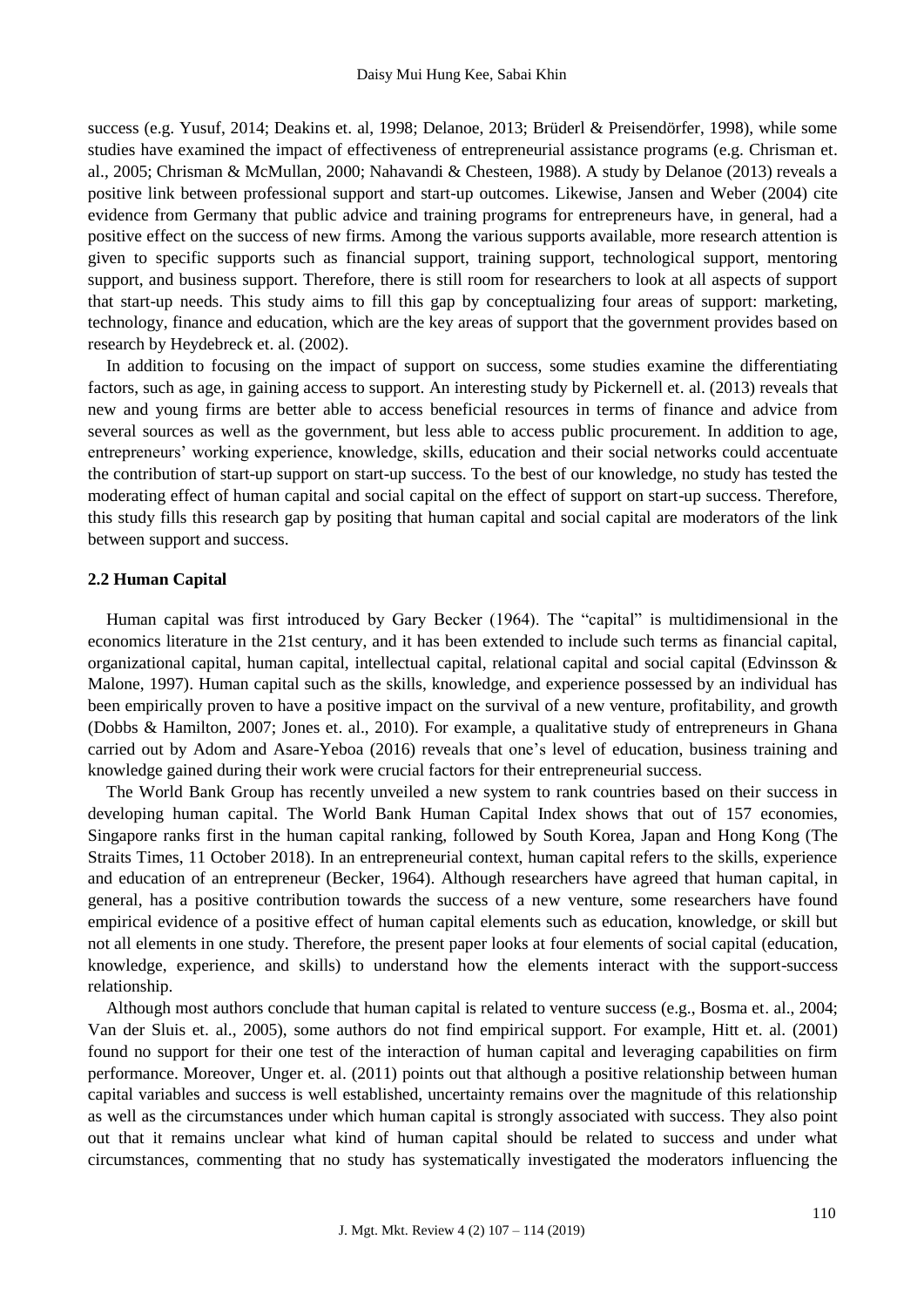human capital – success relationship. These literature findings prompt a need to explore whether human capital could be an important moderator in the support-success relationship. Therefore, the present paper advances a conceptual framework that can be used to examine the non-static effect of human capital and social capital as moderators of the start-up support-start-up success relationship.

#### **2.3 Social Capital**

Social capital is the ability of actors to secure benefits by membership in social networks or other social structures (Portes, 1998). When entrepreneurs face resource constraints or need help, they often look to their friends and family members to gain access to the resources and support they need. Therefore, social capital, such as personal networks, is a critical factor in gaining accesses to both tangible and intangible resources, support, and business opportunities that they might not have direct access to. Social capital encompasses family members, social networks, connections, etc. that may provide useful resources for new business ventures (Baron & Markman, 2000). Anklam (2002) suggests that social capital encompasses the context, stock of relationships, interpersonal trust and norms that allow certain behaviors and relationships between individuals, and that ensure conditions for the development of organizations and knowledge sharing.

Social capital has also been recognized as the source of resources and information. Xie and Lv (2016) suggest that technology entrepreneurs can access knowledge, information, and funds through social networks. Neira et. al. (2017) reveal that social networks, as a measure of the individual's social capital, are positively and significantly related to the early-stages of entrepreneurship. Likewise, Larson and Starr (1993) point out that entrepreneurs often use their social capital to gain resources in the beginning stages of a new venture, at which point the social capital possessed by their new ventures is virtually identical to that possessed by the firm's founder. This means that an entrepreneur's network becomes their business network in gaining access to resources that their start-up venture requires.

Some studies conceptualized social network and social skills from the perspective of social capital theory which refers to the ability of individuals to extract benefits from their social structure, interpersonal relationships and their membership in social organizations (Lin et. al., 1981). Social theory has been used to explain entrepreneurs' social networks and social skills to maintain a good relationship with people as key factors for entrepreneurial growth. Researchers have positively linked social capital to start-up success using social capital theory. For example, Xie and Lv (2016) report that the social networks of female techentrepreneurs have a significant positive impact on new venture performance. Although numerous studies have identified the positive impact of social capital on venture success. Afandi et, al. (2016) points out that there is an absence of unanimously used dimensions of social capital. They use three dimensions: trust, network and norms. Although social network has been widely used as a determinant of entrepreneurial success, social skill have not been tested empirically, particularly in the context of start-up success. Baron and Markman (2000) state that entrepreneurs' social skills — specific competencies that help them interact effectively with others — may also play a role in their success. Social skill are an important dimension of social capital in the entrepreneurial context because without it, entrepreneurs cannot develop, sustain, and increase their business network.

Since social capital is considered an activity with multiple dimensions (Wide´n-Wulff & Ginman, 2004), there is still room for researchers to examine the different effects of its various dimensions. Further, most previous studies have tested the direct effect of social capital and little research has examined how social networks of start-up entrepreneurs interact with other factors such as start-up support in start-up success literature. This literature gap sheds light on the need to explore its moderating effect, particularly in relation to the entrepreneurial ecosystem and support. Therefore, this study explores the moderating effect of social capital on the relationship between start-up support and success. Two dimensions of social capital, social network and social skills, are used to understand how the start-up entrepreneurs' social network with their friends and family and their ability to interact effectively with others are best used to optimize the benefits of accessible support to develop a successful start-up.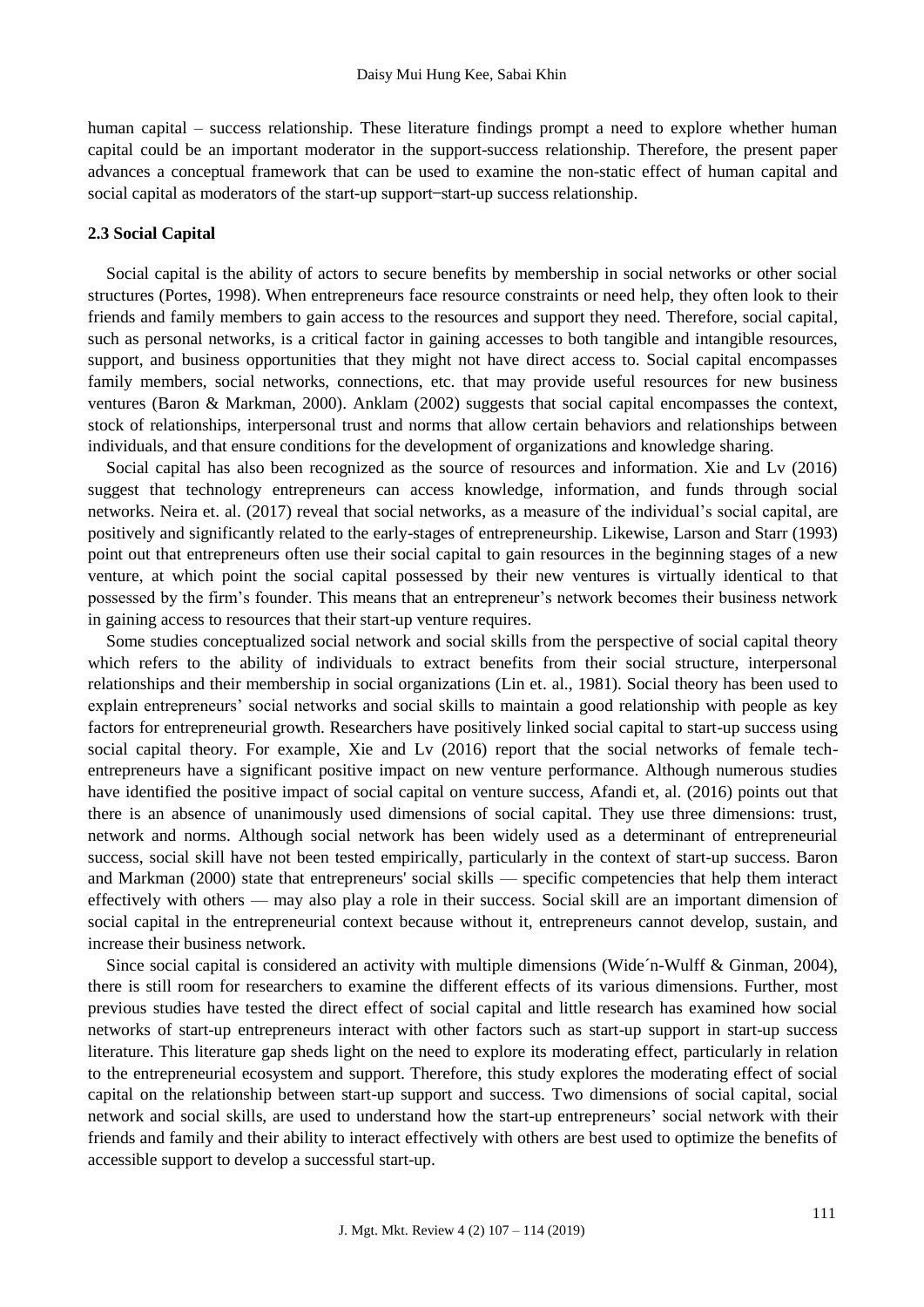### **3. Research Methodology**

This paper is a conceptual paper based on the review and analysis of research from the literature related to start-ups in Malaysia. This paper will mainly focus on the practical experiences of start-up owners. The owners will be asked about the success of their start-up and how the support (finance, technology, market and soft-related support) helped in their start-up success. They will be asked to provide their opinions regarding the roles of social capital and human capital. The questionnaire will be used to assess 500 start-ups that are also the recipients of support/funding from various agencies in Malaysia.

## **4. Results and Findings**

Henry and Treanor (2013) suggest that current support for new venture creation continues to be underutilised, under-evaluated and not entirely aligned to the needs of aspiring and existing new ventures. Therefore, there is a critical need to investigate the impact of entrepreneurial support in relation to start-up success to understand its effectiveness and whether it meets the needs of a start-up. It is believed that firms with abundant resources can survive and grow as compared to those having a scarcity of resources and can pursue their goals more efficiently (Farooq, 2017). Therefore, the following research propositions are proposed.

- 1. Proposition 1: Start-up entrepreneurs' access to finance-related support has a positive effect on start-up success.
- 2. Proposition 2: Start-up entrepreneurs' access to market-related support has a positive effect on start-up success.
- 3. Proposition 3: Start-up entrepreneurs' access to technology-related support has a positive effect on start-up success.
- 4. Proposition 4: Start-up entrepreneurs' access to soft-related support has a positive effect on startup success.
- 5. Proposition 5: The education level of start-up entrepreneur enhances the effect of start-up support on start-up success.
- 6. Proposition 6: The experience level of start-up entrepreneur enhances the effect of start-up support on start-up success.
- 7. Proposition 7: The knowledge level of start-up entrepreneur enhances the effect of start-up support on start-up success.
- 8. Proposition 8: The skill levels of start-up entrepreneur enhances the effect of start-up support on start-up success.
- 9. Proposition 9: social networks of start-up entrepreneur enhances the effect of start-up support on start-up success.
- *10.* Proposition 10: The social skills of start-up entrepreneur enhances the effect of start-up support on start-up success.

## **5. Discussion and Conclusion**

The body of knowledge surrounding start-up success is still evolving with more and more new factors emerging as antecedents of start-up success. Start-up support is an important factor that calls for more empirical research. Numerous studies suggest linking entrepreneurial support to start-up success in an attempt to enhance economic growth. This study expands this idea by proposing that entrepreneurs who have access to support can develop successful start-ups and that both human capital and social capital can enhance the contribution of support on start-up success.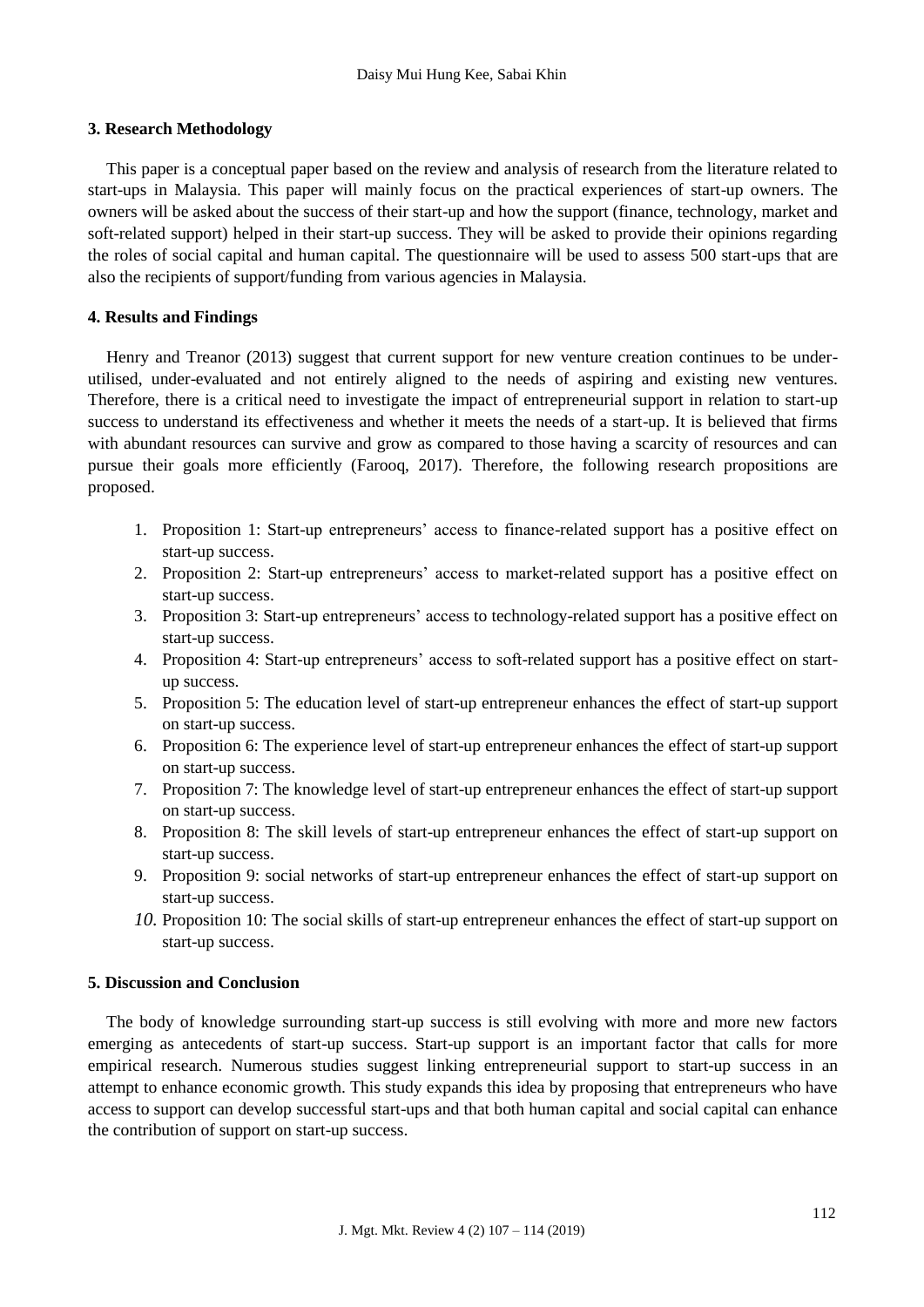This paper makes several contributions to the existing body of knowledge on start-up success. Firstly, it adds a new conceptual model of start-up success that links both external factors (start-up support from institutions) as antecedent and internal factors (human and social capital) as moderators. These moderators may explain some of the contradictory findings in support-success literature. Secondly, the current study can be viewed as the first to identify the moderating role of human and social capital on the support-success link. Furthering the understanding of how human and social capital can be used to strengthen the contribution of start-up support to start-up success represents an important direction for future entrepreneurship research.

Thirdly, the proposed factors may draw more attention of start-up entrepreneurs to improve the human and social capital that would enable them to make the best use of available support and resources. Fourthly, the proposed model can be used as an analytical tool by start-up firms and nascent entrepreneurs to gauge their success as well as policymakers in selectively funding entrepreneurs with a good level of human and social capital. Further, the findings will assist governments across the globe to evaluate the programs and initiatives currently available to start-ups.

#### **Acknowledgements**

This research is supported by a mini social research grant from the Malaysian Technology Development Corporation.

#### **References**

Adom, K. and Asare-Yeboa, I. T. (2016). An Evaluation of Human Capital Theory and Female Entrepreneurship in Sub-Sahara Africa: Some Evidence from Ghana. International Journal of Gender and Entrepreneurship, 8(4), 402-423. https://doi.org/10.1108/IJGE-12-2015-0048

Afandi, E., Kermani, M. and Mammadov, F. (2017). Social Capital and Entrepreneurial Process. International Entrepreneurship and Management Journal, 13, 685–716. DOI: 10.1007/s11365-016-0421-8

Anklam, P. (2002). Knowledge Management: The Collaboration Thread". Bulletin of the American Society for Information Science and Technology, 28(6), 1-8 https://doi.org/10.1002/bult.254

Aggarwal, R. (2012). Research on the State of Business Incubation System in Rwanda: Lesson for African Countries. Journal of US-China Public Administration, 9(6), 707-717 https://papers.ssrn.com/sol3/papers.cfm?abstract\_id=2465371#page=112

Baron, R. A., & Markman, G. D. (2000). Beyond Social Capital: How Social Skills Can Enhance Entrepreneurs' Success. Academy of Management Executive, 106-116. Becker, G. (1964). Human Capital. New York: Columbia University Press. https://doi.org/10.5465/ame.2000.2909843

Bosma, N., Praag, M. V., Thurik, R., & Wit, G. d. (2004). The Value of Human and Social Capital Investments for the Business Performance of Start-up. Small Business Economics (23), 227-236. http://ondernemerschap.panteia.nl/pdfez/n200204.pdf

Bosma, N. S., & Levie, J. (2010). Global Entrepreneurship Monitor 2009 Executive Report. <https://dspace.library.uu.nl/handle/1874/209570>

Chrisman, J. J., McMullan, E., & Hall, J. (2005). The influence of guided preparation on the long-term performance of new ventures. Journal of Business Venturing, 20(6), 769-791. https://doi.org/10.1016/j.jbusvent.2004.10.001

Chrisman, J. J., & McMullan, W. E. (2000). A preliminary assessment of outsider assistance as a knowledge resource: the longer-term impact of new venture counselling. Entrepreneurship Theory and Practice, 24(3), 39-53. https://doi.org/10.1177/104225870002400303

Cleyn, S. H. D., Braet, J., & Klofsten, M. (2015). How human capital interacts with the early development of academic spin-offs. International Entrepreneurship and Management Journal, 11(3), 599-621. DOI:10.1007/s11365-013-0294-z

Deakins, D., Graham, L., Sullivan, R., & Geoff, W. (1998). New venture support: an analysis of mentoring support for new and early-stage entrepreneurs. Journal of Small Business and Enterprise Development, 5(2), 151 - 161. https://doi.org/10.1108/EUM0000000006763

Delanoë, S. (2013). From intention to start-up: the effect of professional support. Journal of Small Business and Enterprise Development, 20(2), 383-398. https://doi.org/10.1108/14626001311326789